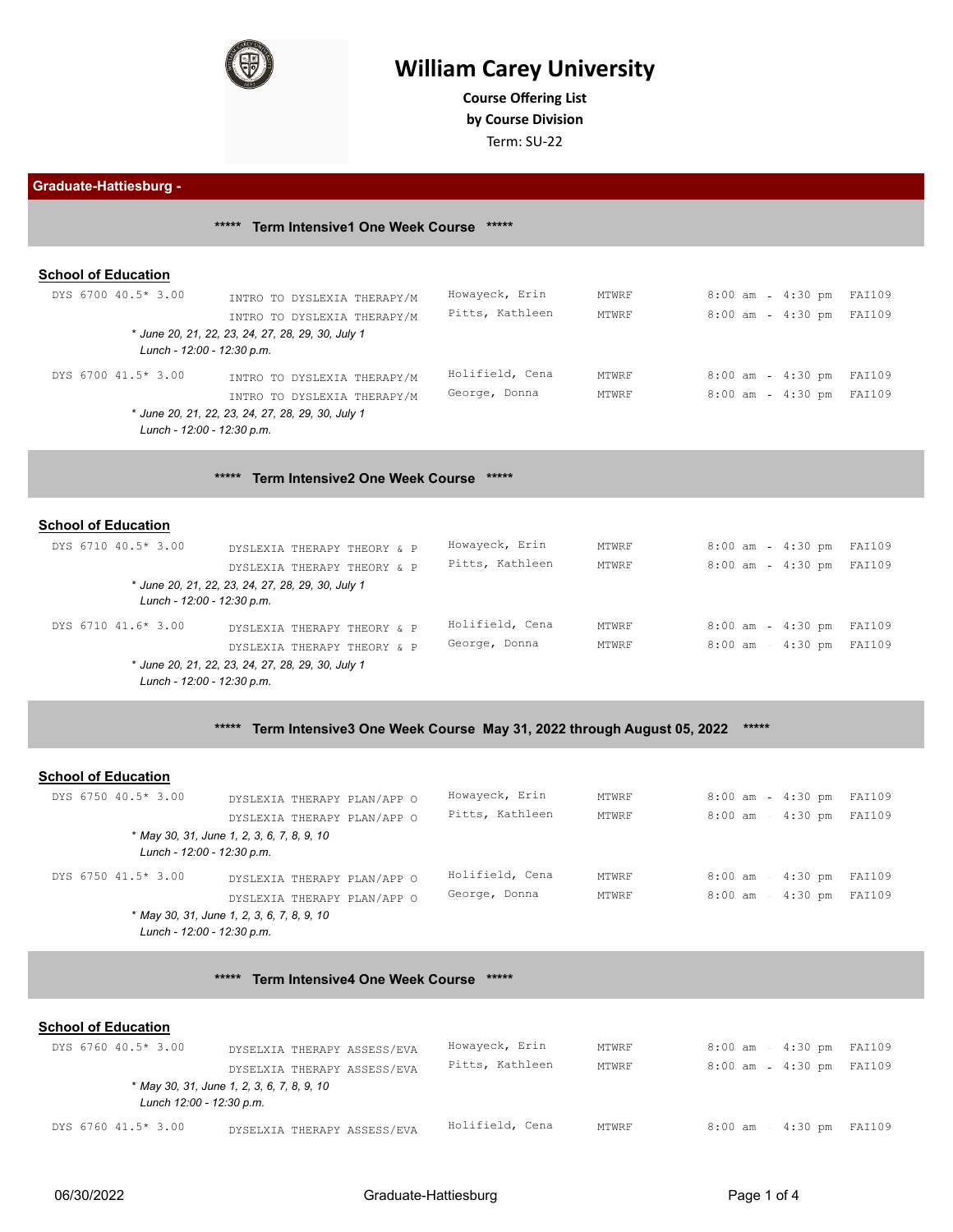| DYS 6760 41.5* 3.00        | DYSELXIA THERAPY ASSESS/EVA                                                   | George, Donna  | MTWRF       | $8:00$ am                 | 4:30 pm FAI109 |  |
|----------------------------|-------------------------------------------------------------------------------|----------------|-------------|---------------------------|----------------|--|
|                            | * May 30, 31, June 1, 2, 3, 6, 7, 8, 9, 10                                    |                |             |                           |                |  |
|                            | Lunch - 12:00 - 12:30 p.m.                                                    |                |             |                           |                |  |
|                            |                                                                               |                |             |                           |                |  |
|                            | ***** Term 1: Five Week Courses May 31, 2022 through July 01, 2022            |                |             | *****                     |                |  |
|                            |                                                                               |                |             |                           |                |  |
| <b>School of Education</b> |                                                                               |                |             |                           |                |  |
| EDL 6010 40.1H* 3.00       | ORGANIZATIONAL LEADERSHIP                                                     | Cooper, Walter | W           | 12:00 pm - 4:30 pm LRS120 |                |  |
|                            | * IAA Masters students only.                                                  |                |             |                           |                |  |
| <b>Meeting Dates:</b>      |                                                                               |                |             |                           |                |  |
|                            | June 8, June 22, June 29.                                                     |                |             |                           |                |  |
| EDL 6010 41.1H* 3.00       | ORGANIZATIONAL LEADERSHIP                                                     | Cooper, Walter | W           | 12:00 pm - 4:30 pm LRS120 |                |  |
|                            | * IAA Specialist students only. Class will meet June 8, June 22, and June 29. |                |             |                           |                |  |
| EDU 5020 10.1H* 3.00       | STEM METHODS I                                                                | Wheat, Kristen | $\mathbb T$ | $5:00$ pm                 | $7:00$ pm      |  |
|                            | * Meets Virtual Hybrid via WebEx - June 7, 14, 28                             |                |             |                           |                |  |
|                            |                                                                               |                |             |                           |                |  |

**\*\*\*\*\* Term 2: Five Week Courses July 05, 2022 through August 05, 2022 \*\*\*\*\***

| <b>School of Education</b>                                         |                                                                                   |                    |    |                                         |
|--------------------------------------------------------------------|-----------------------------------------------------------------------------------|--------------------|----|-----------------------------------------|
| EDU 5030 10.2H* 3.00                                               | STEM METHODS II<br>* Meets Virtual Hybrid via WebEx - July 12, 26                 | Wheat, Kristen     | T. | $5:00$ pm<br>$7:00$ pm                  |
|                                                                    |                                                                                   |                    |    |                                         |
| <b>Department of Hea/Ped/Rec</b>                                   |                                                                                   |                    |    |                                         |
| PED 6910 40.2H* 3.00                                               | SPORT ADMINISTATION ISSUES                                                        | Phillips, Dennis   | W  | 9:00 am - 11:00 am LRS120               |
| * IAA Only                                                         | Meeting Dates: 6/9, 06/16, 06/23                                                  |                    |    |                                         |
| PED 6960 40.2H* 3.00                                               | SPORTS MEDIA                                                                      | Sheffer, Mary      | W  | $1:31$ pm<br>3:30 pm LRS118             |
| * IAA Masters Only<br><b>Meeting Dates:</b><br>07/14, 07/28, 08/04 |                                                                                   |                    |    |                                         |
| PED 6960 41.2H* 3.00                                               | SPORTS MEDIA                                                                      | Sheffer, Mary      | W  | $5:55$ pm<br>9:45 pm LRS118             |
| * IAA Specialist Only                                              | Meeting Dates: 07/14, 07/28, 08/04                                                |                    |    |                                         |
|                                                                    |                                                                                   |                    |    |                                         |
| <b>School of Natural and Behavioral Sciences</b>                   |                                                                                   |                    |    |                                         |
| <b>Department of Biological Sciences</b>                           |                                                                                   |                    |    |                                         |
| BIO 6900 43.2 0.00                                                 | BIOLOGICAL RESEARCH                                                               | Lipka, Douglas     |    | Please see professor for time and place |
| <b>Department of Psychology</b>                                    |                                                                                   |                    |    |                                         |
| PSY 6820 40.2H* 3.00                                               | COUNSELING WITH CHILDREN AN                                                       | Williams, Patricia | R  | $5:55$ pm<br>$9:54$ pm<br>GRE108        |
|                                                                    | * Meets every Thursday for Four Weeks.<br>Last week will be a Take Home Activity. |                    |    |                                         |

**\*\*\*\*\* Term for Ten Week Courses May 31, 2022 through August 05, 2022 \*\*\*\*\***

# **School of Arts and Letters Department of History/Social Science** HIS 6990 41 3.00 MASTER'S THESIS Nicovich, John Please see professor for time and place **Department of Lit/Lang** ENG 6980 40 3.00 THESIS I Massey, Lorie Please see professor for time and place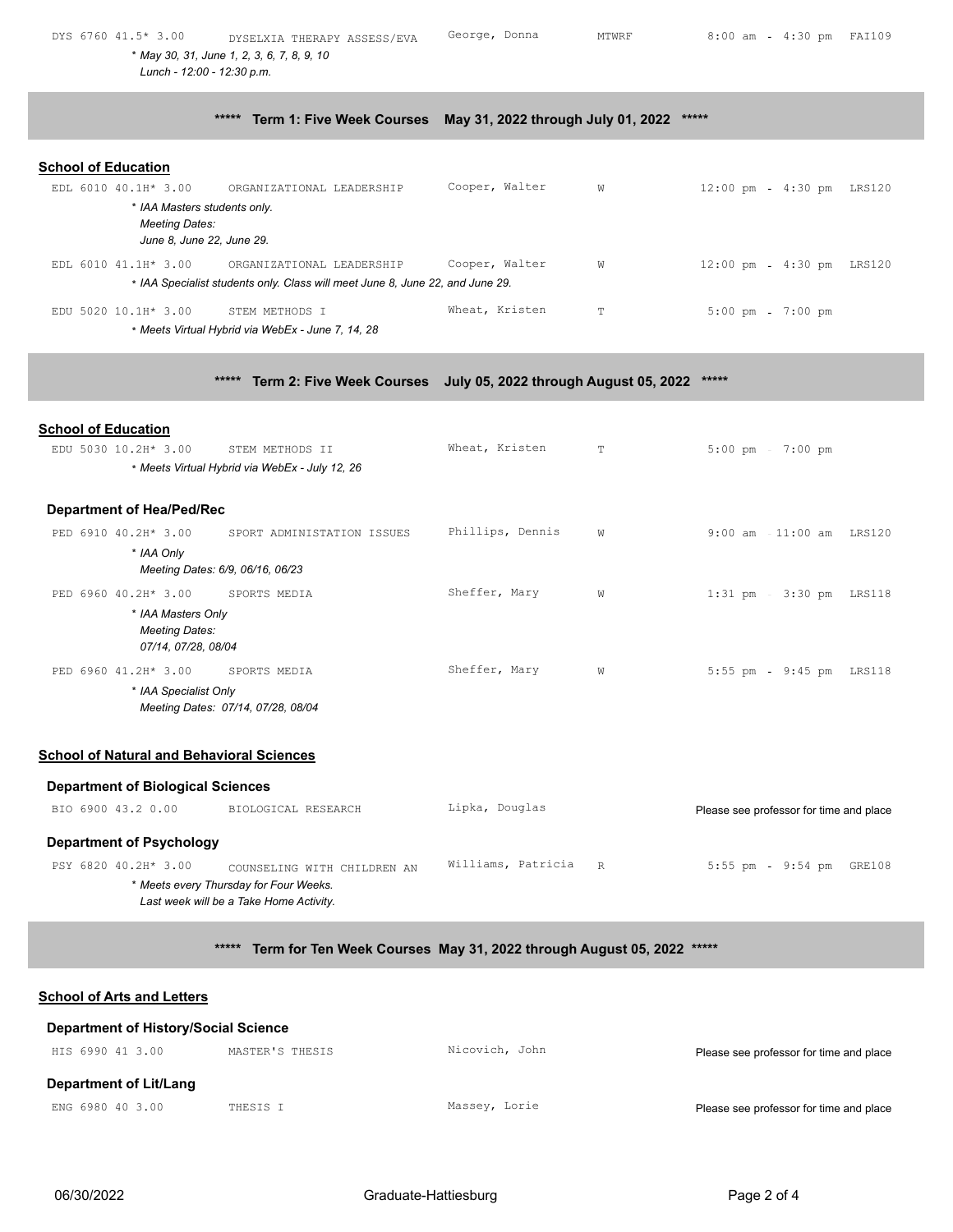### **School of Business**

MBA 6210 45H\* 3.00 MANAGERIAL ACCOUNTING AND R Jones, Pamela R 5:55 pm - 9:45 pm BB203 \* *Hybrid class. Students are required to meet in the classroom on June 2, June 30, and July 28, 2022.* 

*\$121.01 Extra Bookstore Charge*

## **School of Education**

|                  | EDH 7020 40H* 3.00                             | SURVEY OF THE COMMUNITY COL                                                                                    | Pierce, Willie                    |             | Please see professor for time and place                      |
|------------------|------------------------------------------------|----------------------------------------------------------------------------------------------------------------|-----------------------------------|-------------|--------------------------------------------------------------|
|                  |                                                | * This class will meet on the following Thursday's nights 6/2, 6/16, 6/30, 7/14, 7/28.                         |                                   |             |                                                              |
| EDH 7030 40 3.00 |                                                | LEGAL AND ETHICAL ISSUES IN                                                                                    | Shows, Deidra                     | М           | 5:55 pm - 9:45 pm LRS117                                     |
|                  |                                                | LEGAL AND ETHICAL ISSUES IN                                                                                    | Roberts, Jalynn                   | М           | 5:55 pm - 9:45 pm LRS117                                     |
|                  | EDH 7070 40H* 3.00                             | FINANCE IN HIGHER EDUCATION                                                                                    | Pierce, Willie                    | $\mathbb T$ | $5:55$ pm<br>9:46 pm LRS114                                  |
|                  |                                                | * Class will meet Tuesdays 5/31, 6/14, 6/28, 7/12, and 7/26.                                                   |                                   |             |                                                              |
| EDH 7210 40 3.00 |                                                | HIGHER EDUCATION FIELD PROJ                                                                                    | Pierce, Willie                    |             | Please see professor for time and place                      |
| EDH 7210 41 3.00 |                                                | HIGHER EDUCATION FIELD PROJ                                                                                    | Roberts, Jalynn                   |             | Please see professor for time and place                      |
|                  | EDL 6010 100 3.00                              | EPIC II - ORGANIZATIONAL LE                                                                                    | Burnett, Benjamin                 |             | Please see professor for time and place                      |
|                  | EDL 6060 40H* 3.00                             | JUDICIAL AND ETHICS CONSIDE                                                                                    | Burnett, Benjamin                 | S           | 8:30 am 11:30 am FAI109                                      |
|                  | * Masters                                      |                                                                                                                |                                   |             |                                                              |
|                  | Cohort 11A                                     |                                                                                                                |                                   |             |                                                              |
|                  |                                                | MEETING DATES: 6/4, 06/25, 07/23                                                                               |                                   |             |                                                              |
|                  | EDL 6060 41H* 3.00                             | JUDICIAL AND ETHICS CONSIDE                                                                                    | Hampton, Steven                   | S           | $8:30$ am<br>11:30 am FAI102                                 |
|                  | * Specialist<br>Cohort 11A                     |                                                                                                                |                                   |             |                                                              |
|                  |                                                | MEETING DATES: 6/4, 06/25, 07/23                                                                               |                                   |             |                                                              |
|                  | EDL 6170 40H* 3.00                             | HUMAN AND STUDENT DIVERSITY                                                                                    | Boyd, Judy                        | S           | 8:30 am - 11:30 am LRS119                                    |
|                  | * Masters Only<br>Cohort 11B                   |                                                                                                                |                                   |             |                                                              |
|                  |                                                | MEETING DATES: 6/4, 06/25, 07/23                                                                               |                                   |             |                                                              |
|                  | EDL 6350 41H* 1.00                             | PRACTICUM AND INTERNSHIP                                                                                       | Arriaga, Mallory                  | S           | $11:35$ am $-12:05$ pm                                       |
|                  |                                                | * Masters only; Cohort 11A; Meets virtually on June 25                                                         |                                   |             |                                                              |
|                  | EDL 6350 42H* 1.00                             | PRACTICUM AND INTERSHIP                                                                                        | Culpepper, Kenneth                | S           | $11:35$ am $-12:05$ pm                                       |
|                  |                                                | * Masters Only; Cohort 11B; Meets virtually on June 25                                                         |                                   |             |                                                              |
|                  |                                                |                                                                                                                | Thomas, Edna                      |             |                                                              |
|                  | EDL 6880 40H* 3.00<br>* Master's student only; | SCHOOL COMMUNITY CLIMATES                                                                                      |                                   | S           | $8:30$ am<br>11:30 am LRS113                                 |
|                  | COHORT 11                                      |                                                                                                                |                                   |             |                                                              |
|                  |                                                | Flexible Hybrid; MEETING DATES: 6/4, 6/25 7/23                                                                 |                                   |             |                                                              |
|                  | EDL 6880 41H* 3.00                             | SCHOOL COMMUNITY CLIMATES                                                                                      | Thomas, Edna                      | S           | $8:30$ am<br>11:30 am LRS113                                 |
|                  | * Specialist Students Only                     |                                                                                                                |                                   |             |                                                              |
|                  | COHORT 11                                      | Flexible Hybrid MEETING DATES: 6/4, 6/25, 7/23                                                                 |                                   |             |                                                              |
|                  | EDL 7010 1020* 3.00                            |                                                                                                                | Burnett, Benjamin                 |             |                                                              |
|                  | * EPIC II                                      | EPIC II: ADVANCED ORGANIZA                                                                                     |                                   |             | Please see professor for time and place                      |
|                  |                                                |                                                                                                                |                                   |             |                                                              |
| EDL 7910 40 3.00 |                                                | EPIC I: DATA ANAL PROG IMP                                                                                     | Burnett, Benjamin                 |             | Please see professor for time and place                      |
| EDU 0000 40 0.00 | EDU 5360 40H* 3.00                             | COMPREHENSIVE EXAM<br>CLASSROOM MANAGEMENT                                                                     | Morris, Barry<br>Weiss, Cassandra | $\mathbb R$ | Please see professor for time and place<br>5:55 pm - 9:45 pm |
|                  |                                                | * For Alternate Route Students Only. Class will meet Virtually on Thursdays. June 2, 16, 30, July 14, 28.      |                                   |             |                                                              |
|                  |                                                |                                                                                                                |                                   |             |                                                              |
|                  | EDU 5360 41H* 3.00                             | CLASSROOM MANAGEMENT                                                                                           | Weiss, Cassandra                  | $\mathbb R$ | $9:00$ am $-12:00$ pm                                        |
|                  |                                                | * Alternate Route Students Only. Classes will meet Virtually on Thursdays. June 2, 16, 30, July 14, 28.        |                                   |             |                                                              |
|                  | EDU 5360 42H* 3.00                             | CLASSROOM MANAGEMENT                                                                                           | Weiss, Cassandra                  | $\mathbb R$ | $5:55$ pm<br>$9:45$ pm                                       |
|                  |                                                | * For Alternate Route Students Only. Class will meet Virtually on Thursdays. June 9, 23, July 7, 21, August 4. |                                   |             |                                                              |
|                  | EDU 5360 43H* 3.00                             | CLASSROOM MANAGEMENT                                                                                           | Weiss, Cassandra                  | $\mathbb R$ | $9:00$ am<br>$12:00$ pm                                      |
|                  |                                                | * Alternate Route Students Only. Class will meet Virtually on Thursdays. June 9, 23 July 7, 21, August 4.      |                                   |             |                                                              |
|                  | EDU 6500 40H* 3.00                             | TESTS, MEASUREMENTS, AND EV                                                                                    | Harrison, Bradford                | $\mathbf T$ | $5:55$ pm<br>9:46 pm TBATBA                                  |
|                  |                                                |                                                                                                                |                                   |             |                                                              |